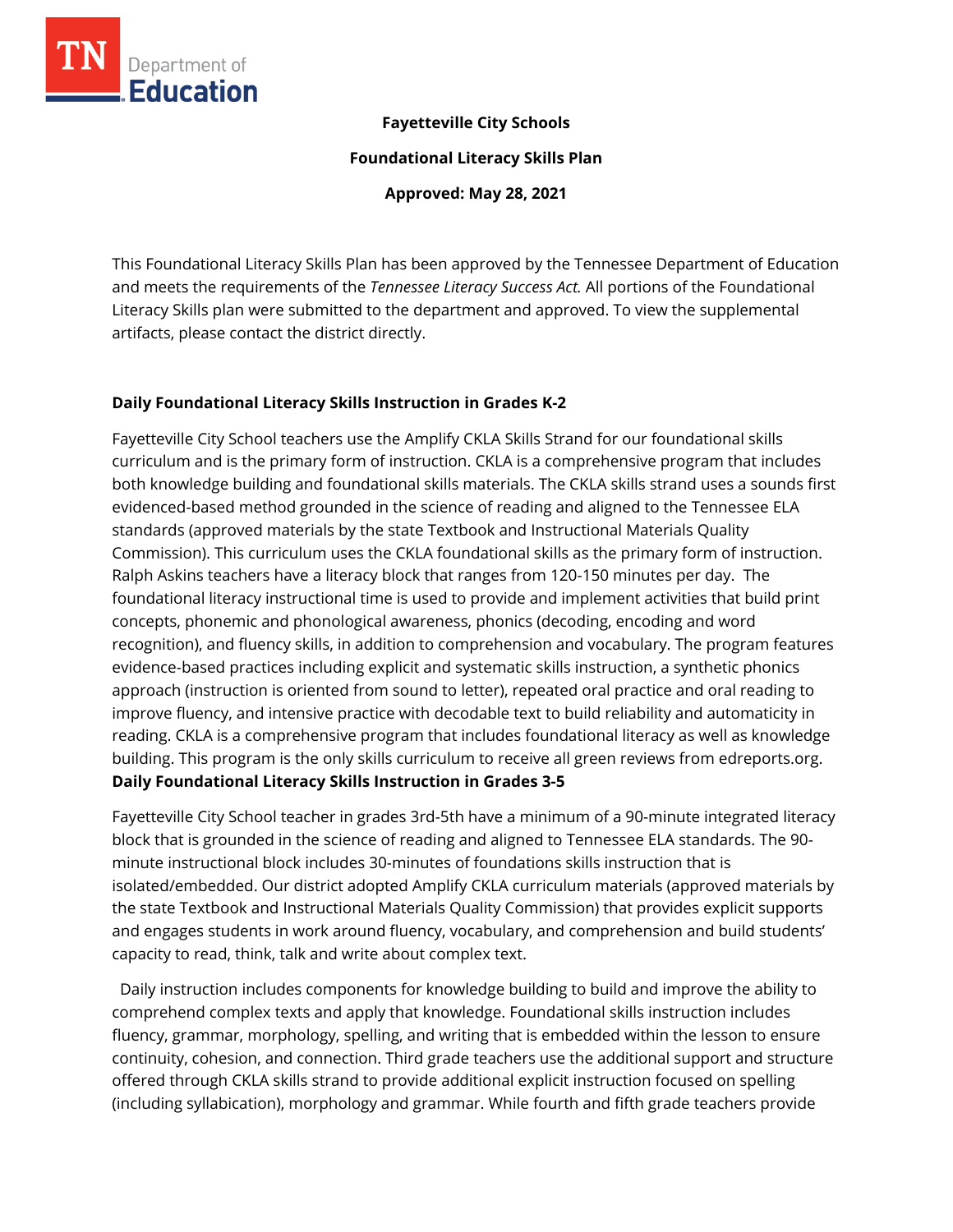Department of **Education** 

foundational skills embedded into the instruction that includes fluency, grammar, morphology, spelling, and writing in daily lessons.

### **Approved Instructional Materials for Grades K-2**

Amplify - K-5 Core Knowledge Language Arts

### **Approved Instructional Materials for Grades 3-5**

Amplify - K-5 Core Knowledge Language Arts

### **Additional Information about Instructional Materials**

Ralph Askins utilizes Heggerty Foundational Skills and Tapping Out With Tiles in Grades K-2. These supplements allow additional instruction for students to focus more deeply on the phonological and advanced phonemic awareness skills are critical for our students learning to read.

# **Universal Reading Screener for Grades K-5. This screener complies with RTI<sup>2</sup>and Say Dyslexia requirements.**

Fayetteville City Schools use Aimsweb Plus as our universal screener. Aimsweb Plus complies with the dyslexia screening requirements established in §49-1-229 and with the universal screening requirements established in Tennessee's RTI framework manual. Three screening assessments using Aimsweb are administered in the fall, winter, and spring.

#### **Intervention Structure and Supports**

All students at Ralph Askins are screened using AimsWeb Plus Universal Screener in the Fall, Winter, and Spring. Once the data from the assessment is collected, data meetings are held to make decisions about grouping and serving students for intervention, including enrichment for those students who may be intellectually gifted. Intervention time is scheduled in the master schedule and regularly monitored for fidelity. Throughout the intervention process, student progress is monitored biweekly, and adjustments are made to intervention groups as indicated by data.

Tiered interventions in place to address suspected disabilities:

Tier II

95% Group - addresses phonological awareness, phonemic awareness, alphabet knowledge, soundsymbol recognition, decoding skills, encoding, and rapid naming. It is systematic, cumulative, explicit, multi-sensory, aligned to deficit, and language based.

Rewards - addresses phonological awareness, phonemic awareness, alphabet knowledge, soundsymbol recognition, decoding skills, encoding, and rapid naming. It is systematic, cumulative, explicit, multi-sensory, aligned to deficit, and language based.

Wylie Blevins Phonics - addresses phonological awareness, phonemic awareness, alphabet knowledge, sound-symbol recognition, decoding skills, encoding, and rapid naming. It is systematic, cumulative, explicit, multi-sensory, aligned to deficit, and language based.

Tier III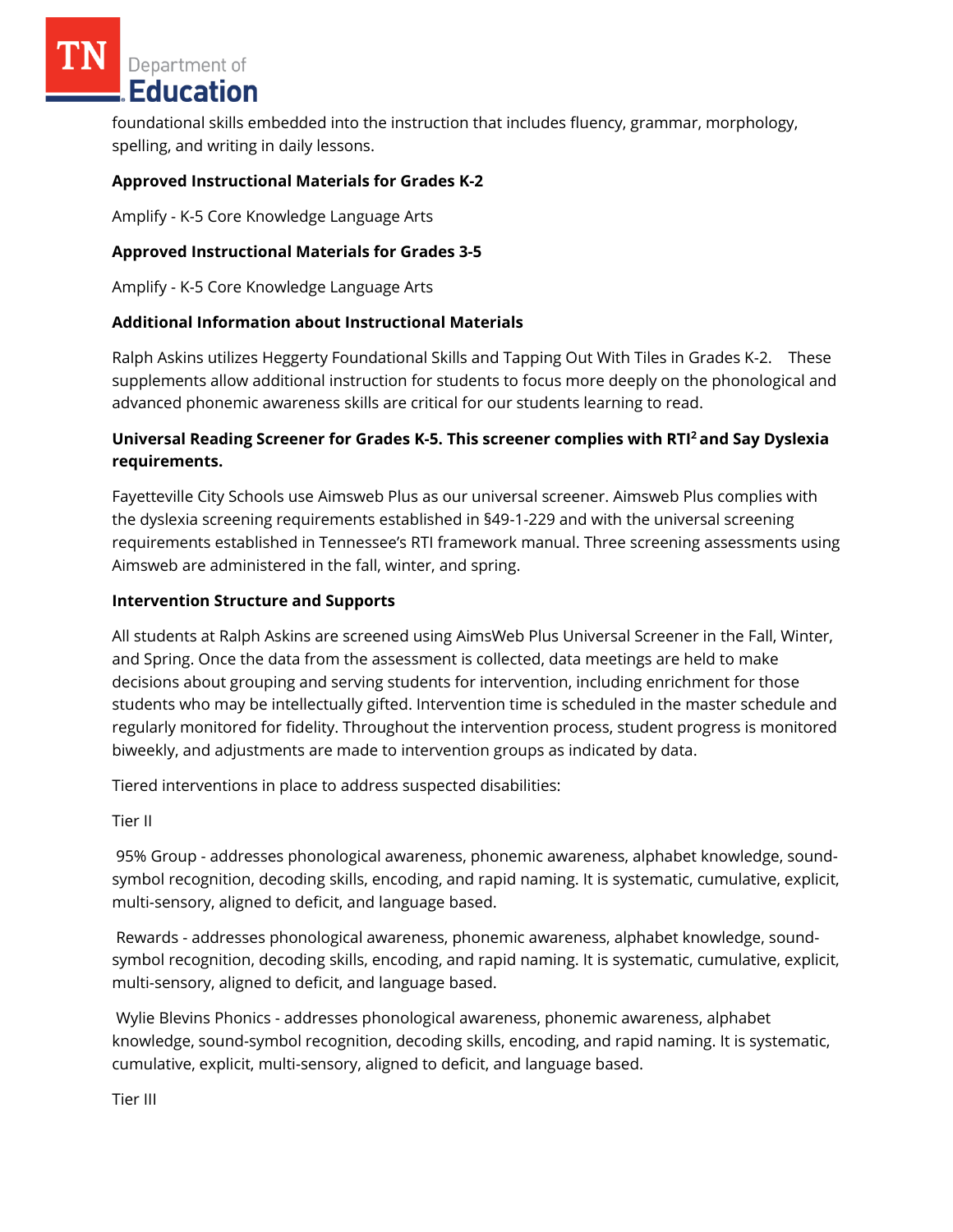Department of Education

Sonday Systems by Winsor Learning- multisensory instruction, which addresses phonological awareness, phonemic awareness, alphabet knowledge, sound-symbol recognition, decoding skills, encoding and rapid names. It is systematic, cumulative, explicit and aligned to deficit and is language based. Each lesson uses proven Orton-Gillingham methods to provide effective intervention in a small group setting.

Rewards - addresses phonological awareness, phonemic awareness, alphabet knowledge, soundsymbol recognition, decoding skills, encoding, and rapid naming. It is systematic, cumulative, explicit, multi-sensory, aligned to deficit, and language based.

# **Parent Notification Plan/Home Literacy Reports**

Our district notifies parents of students in Kindergarten – 3rd grade if their child is "at risk" for a significant reading deficiency based on the universal reading screener results after each benchmark assessment administration window three times per year. A Student Report will be generated via AimswebPlus after each universal screening benchmark (fall, winter, and spring) and sent home to parents. Students' scores are communicated in parent-friendly language that provides a clear explanation of student skill gaps and the depth and extent of student needs. The parents are told if their student will receive intervention services and the amount of time each day the student be provided additional support for to improve reading outcomes. These letters also include the importance of 3<sup>rd</sup> grade reading proficiency. The district notifies parents of students in grades 4 and 5 annually.

Fayetteville City Schools provides two Parent/Teacher Conference days annually to meet with parents to discuss any academic needs. The ELA curriculum contains parent letters in the younger grades that outline the foundational skills and knowledge domains for the coming week that will inform and equip parents to work with their child(ren). Families can better understand how to support their student(s) through questions about their texts and through an awareness of what foundational skills their child(ren) are learning. Other free resources provided for parents include: Early Years and Reading Connection Monthly Newsletter These monthly newsletters show parents how to instill a love of learning, build social skills and executive functions needed for school success. The Reading Connection builds a solid foundation for reading success with letter recognition, oral language, vocabulary, phonemic awareness and early writing practice. The newsletters are provided by paper copy and on the district web site. Parent Engagement Activities Parent reading nights are hosted each semester. During the parent nights, teachers provide 20 to 30-minute mini lessons about how parents can support their child in learning to read. Parents are provided with the resources to implement the multisensory learning strategies at home.

# **Professional Development Plan**

Our plan for professional learning began in January 2021 and will continue throughout the 2021- 2022 school year.

January 5, 2021--The Literacy Academy— This professional learning day introduced the science of reading and strategies to teach the CKLA curriculum and effectively use of the Heggerty Phonics resource available to the K-2 teachers. The full day training included training in phonological awareness, phonemic awareness, phonics, fluency, and vocabulary Lori Arnett, Certified Structured